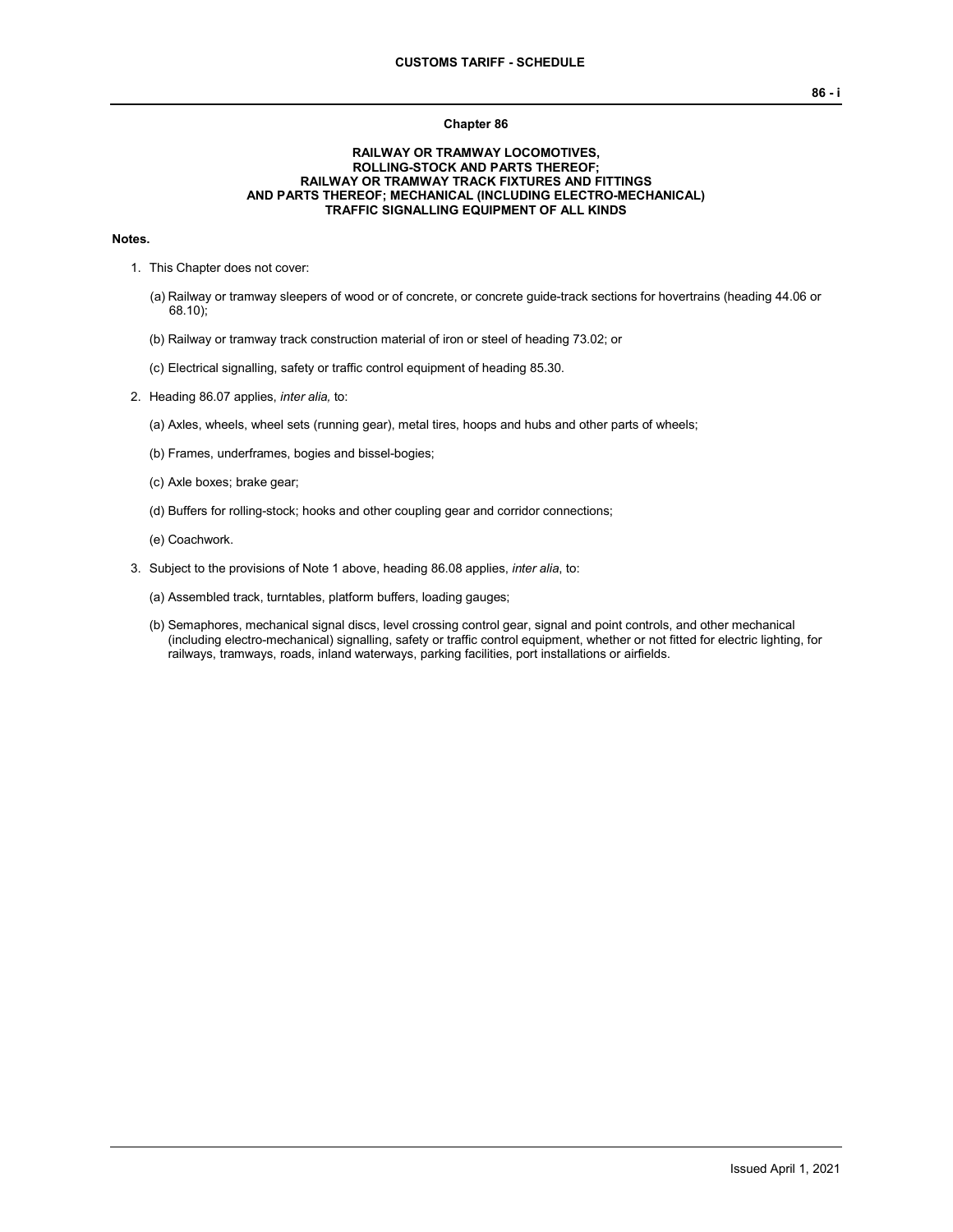## **CUSTOMS TARIFF - SCHEDULE**

| <b>Tariff</b><br>Item | <b>SS</b> | <b>Description of Goods</b>                                                                              | Unit of<br>Meas. | <b>MFN</b><br><b>Tariff</b> | <b>Applicable</b><br><b>Preferential Tariffs</b>                                                                                     |
|-----------------------|-----------|----------------------------------------------------------------------------------------------------------|------------------|-----------------------------|--------------------------------------------------------------------------------------------------------------------------------------|
| 86.01                 |           | Rail locomotives powered from an external source of electricity or by<br>electric accumulators.          |                  |                             |                                                                                                                                      |
|                       |           | 8601.10.00 00 -Powered from an external source of electricity                                            | <b>NMB</b>       | 9.5%                        | CCCT, LDCT, UST,<br>MXT, CIAT, CT, CRT,<br>IT, NT, SLT, PT, COLT,<br>JT, PAT, HNT, KRT,<br>CEUT, UAT, CPTPT,<br>UKT: Free<br>GPT: 5% |
|                       |           | 8601.20.00 00 - Powered by electric accumulators                                                         | <b>NMB</b>       | 9.5%                        | CCCT, LDCT, UST,<br>MXT, CIAT, CT, CRT,<br>IT, NT, SLT, PT, COLT,<br>JT, PAT, HNT, KRT,<br>CEUT, UAT, CPTPT,<br>UKT: Free<br>GPT: 5% |
| 86.02                 |           | Other rail locomotives; locomotive tenders.                                                              |                  |                             |                                                                                                                                      |
|                       |           | 8602.10.00 00 -Diesel-electric locomotives                                                               | NMB              | 9.5%                        | CCCT, LDCT, UST,<br>MXT, CIAT, CT, CRT,<br>IT, NT, SLT, PT, COLT,<br>JT, PAT, HNT, KRT,<br>CEUT, UAT, CPTPT,<br>UKT: Free<br>GPT: 5% |
| 8602.90.00 00 -Other  |           |                                                                                                          | <b>NMB</b>       | 9.5%                        | CCCT, LDCT, GPT,<br>UST, MXT, CIAT, CT,<br>CRT, IT, NT, SLT, PT,<br>COLT, JT, PAT, HNT,<br>KRT, CEUT, UAT,<br>CPTPT, UKT: Free       |
| 86.03                 |           | Self-propelled railway or tramway coaches, vans and trucks (cars), other<br>than those of heading 86.04. |                  |                             |                                                                                                                                      |
|                       |           | 8603.10.00 00 -Powered from an external source of electricity                                            | NMB              | 8%                          | CCCT, LDCT, GPT,<br>UST, MXT, CIAT, CT,<br>CRT, IT, NT, SLT, PT,<br>COLT, JT, PAT, HNT,<br>KRT, CEUT, UAT,<br>CPTPT, UKT: Free       |
| 8603.90.00 00 -Other  |           |                                                                                                          | <b>NMB</b>       | 8%                          | CCCT, LDCT, GPT,<br>UST, MXT, CIAT, CT,<br>CRT, IT, NT, SLT, PT,<br>COLT, JT, PAT, HNT,<br>KRT, CEUT, UAT,<br>CPTPT, UKT: Free       |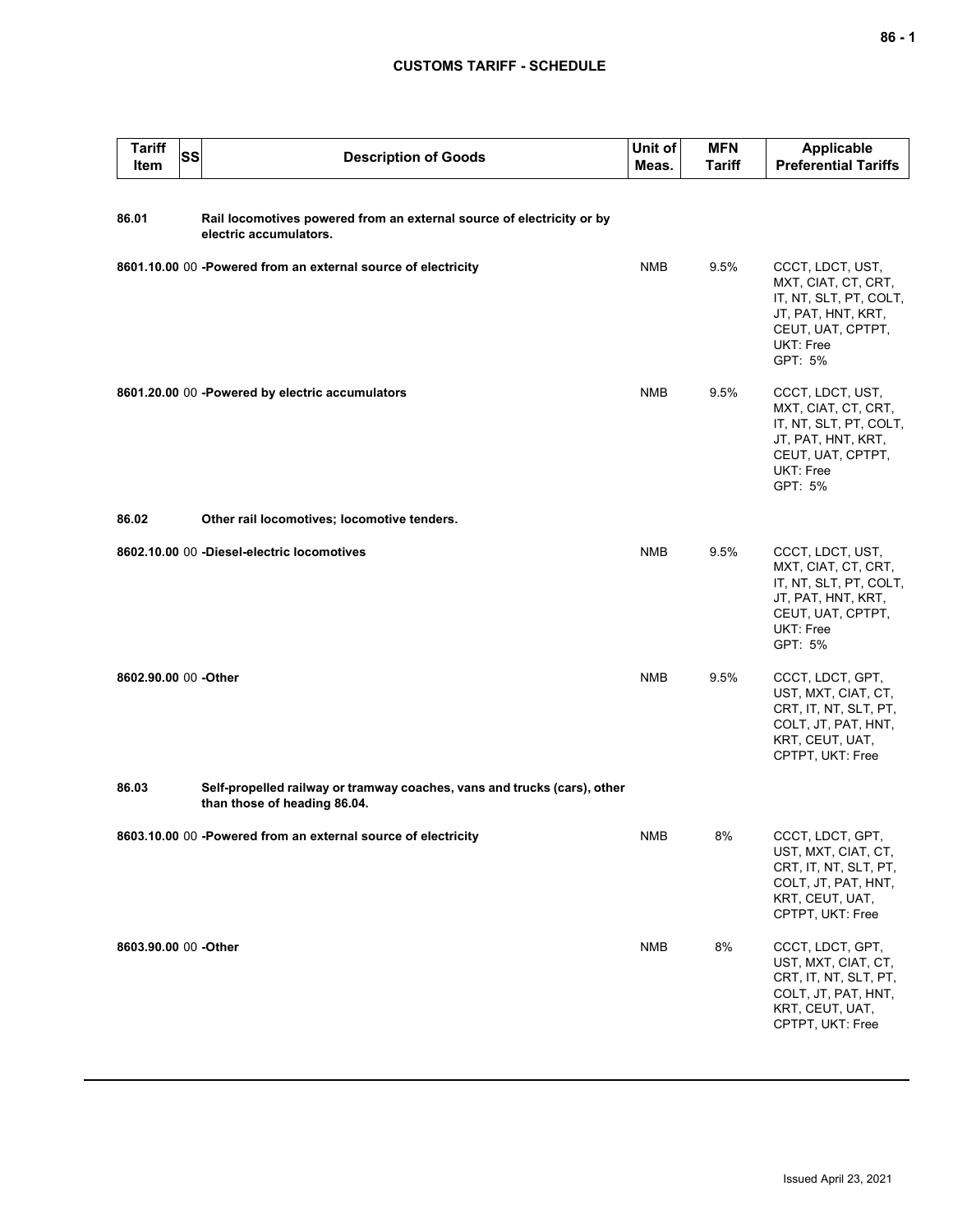# **CUSTOMS TARIFF - SCHEDULE**

| <b>Tariff</b><br>SS<br>Item | <b>Description of Goods</b>                                                                                                                                                                                                                                                                                                                                                                                  | Unit of<br>Meas.         | <b>MFN</b><br><b>Tariff</b> | Applicable<br><b>Preferential Tariffs</b>                                                                                            |
|-----------------------------|--------------------------------------------------------------------------------------------------------------------------------------------------------------------------------------------------------------------------------------------------------------------------------------------------------------------------------------------------------------------------------------------------------------|--------------------------|-----------------------------|--------------------------------------------------------------------------------------------------------------------------------------|
| 8604.00                     | Railway or tramway maintenance or service vehicles, whether or not<br>self-propelled (for example, workshops, cranes, ballast tampers,<br>trackliners, testing coaches and track inspection vehicles).                                                                                                                                                                                                       |                          |                             |                                                                                                                                      |
|                             | 8604.00.10 00 - - - Ballast spreaders;<br>Buggies for transporting work crews and track material trailers, not<br>exceeding 20 tonnes;<br>Combination ballast broom and snow switch cleaners;<br>Manual feed spike drivers for maintenance or production applications;<br>On-track brush cutters;<br>Rail tie spacing machines;<br>Snow plows;<br>Supply push carts;<br>Tie cranes;<br>Track carriage cranes | <b>NMB</b>               | 6%                          | CCCT, LDCT, GPT,<br>UST, MXT, CIAT, CT,<br>CRT, IT, NT, SLT, PT,<br>COLT, JT, PAT, HNT,<br>KRT, CEUT, UAT,<br>CPTPT, UKT: Free       |
| 8604.00.90 00 - - - Other   |                                                                                                                                                                                                                                                                                                                                                                                                              | <b>NMB</b>               | Free                        | CCCT, LDCT, GPT,<br>UST, MXT, CIAT, CT,<br>CRT, IT, NT, SLT, PT,<br>COLT, JT, PAT, HNT,<br>KRT, CEUT, UAT,<br>CPTPT, UKT: Free       |
|                             | 8605.00.00 00 Railway or tramway passenger coaches, not self-propelled; luggage<br>vans (baggage cars), post office coaches and other special purpose<br>railway or tramway coaches, not self-propelled (excluding those of<br>heading 86.04).                                                                                                                                                               | <b>NMB</b>               | 11%                         | CCCT, LDCT, UST,<br>MXT, CIAT, CT, CRT,<br>IT, NT, SLT, PT, COLT,<br>JT, PAT, HNT, KRT,<br>CEUT, UAT, CPTPT,<br>UKT: Free<br>GPT: 5% |
| 86.06                       | Railway or tramway goods vans and wagons (freight cars), not self-<br>propelled.                                                                                                                                                                                                                                                                                                                             |                          |                             |                                                                                                                                      |
| 8606.10.00                  | -Tank wagons (tank cars) and the like                                                                                                                                                                                                                                                                                                                                                                        |                          | 11%                         | CCCT, LDCT, UST,<br>MXT, CIAT, CT, CRT,<br>IT, NT, SLT, PT, COLT,<br>JT, PAT, HNT, KRT,<br>CEUT, UAT, CPTPT,<br>UKT: Free<br>GPT: 5% |
|                             | $10 - - -$ -Insulated                                                                                                                                                                                                                                                                                                                                                                                        | <b>NMB</b><br><b>NMB</b> |                             |                                                                                                                                      |
|                             | 8606.30.00 00 -Self-discharging vans and wagons (cars), other than those of<br>subheading 8606.10<br>-Other:                                                                                                                                                                                                                                                                                                 | <b>NMB</b>               | 11%                         | CCCT, LDCT, UST,<br>MXT, CIAT, CT, CRT,<br>IT, NT, SLT, PT, COLT,<br>JT, PAT, HNT, KRT,<br>CEUT, UAT, CPTPT,<br>UKT: Free<br>GPT: 5% |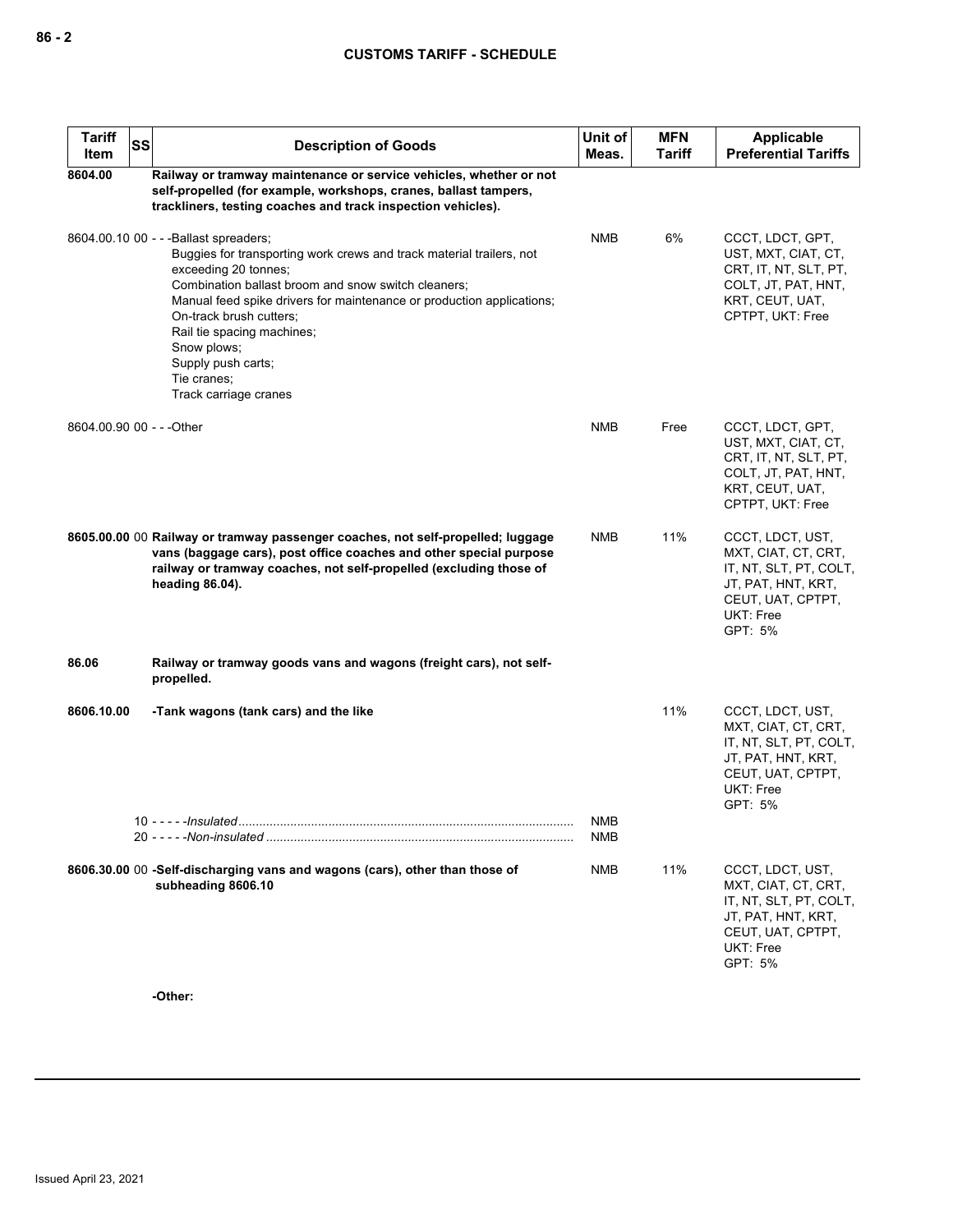| <b>Tariff</b><br><b>SS</b> | <b>Description of Goods</b>                                                                                                                                                                                    | Unit of    | <b>MFN</b>    | <b>Applicable</b>                                                                                                                    |
|----------------------------|----------------------------------------------------------------------------------------------------------------------------------------------------------------------------------------------------------------|------------|---------------|--------------------------------------------------------------------------------------------------------------------------------------|
| Item                       |                                                                                                                                                                                                                | Meas.      | <b>Tariff</b> | <b>Preferential Tariffs</b>                                                                                                          |
|                            | 8606.91.00 00 - - Covered and closed                                                                                                                                                                           | <b>NMB</b> | 11%           | CCCT, LDCT, UST,<br>MXT, CIAT, CT, CRT,<br>IT, NT, SLT, PT, COLT,<br>JT, PAT, HNT, KRT,<br>CEUT, UAT, CPTPT,<br>UKT: Free<br>GPT: 5% |
|                            | 8606.92.00 00 - - Open, with non-removable sides of a height exceeding 60 cm                                                                                                                                   | <b>NMB</b> | 11%           | CCCT, LDCT, UST,<br>MXT, CIAT, CT, CRT,<br>IT, NT, SLT, PT, COLT,<br>JT, PAT, HNT, KRT,<br>CEUT, UAT, CPTPT,<br>UKT: Free<br>GPT: 5% |
| 8606.99.00 00 - - Other    |                                                                                                                                                                                                                | <b>NMB</b> | 11%           | CCCT, LDCT, UST,<br>MXT, CIAT, CT, CRT,<br>IT, NT, SLT, PT, COLT,<br>JT, PAT, HNT, KRT,<br>CEUT, UAT, CPTPT,<br>UKT: Free<br>GPT: 5% |
| 86.07                      | Parts of railway or tramway locomotives or rolling-stock.                                                                                                                                                      |            |               |                                                                                                                                      |
|                            | -Bogies, bissel-bogies (truck assemblies), axles and wheels, and parts<br>thereof:                                                                                                                             |            |               |                                                                                                                                      |
|                            | 8607.11.00 00 - - Driving bogies and bissel-bogies (truck assemblies)                                                                                                                                          |            | Free          | CCCT, LDCT, GPT,<br>UST, MXT, CIAT, CT,<br>CRT, IT, NT, SLT, PT,<br>COLT, JT, PAT, HNT,<br>KRT, CEUT, UAT,<br>CPTPT, UKT: Free       |
|                            | 8607.12.00 00 - - Other bogies and bissel-bogies (truck assemblies)                                                                                                                                            |            | Free          | CCCT, LDCT, GPT,<br>UST, MXT, CIAT, CT,<br>CRT, IT, NT, SLT, PT,<br>COLT, JT, PAT, HNT,<br>KRT, CEUT, UAT,<br>CPTPT, UKT: Free       |
| 8607.19                    | - - Other, including parts                                                                                                                                                                                     |            |               |                                                                                                                                      |
|                            | - - - Axles:                                                                                                                                                                                                   |            |               |                                                                                                                                      |
|                            | 8607.19.11 00 - - - - For self-propelled railway vehicles for the transport of passengers,<br>baggage, mail or express traffic;<br>In the rough, for use in the manufacture of axles for railway rolling-stock |            | Free          | CCCT, LDCT, GPT,<br>UST, MXT, CIAT, CT,<br>CRT, IT, NT, SLT, PT,<br>COLT, JT, PAT, HNT,<br>KRT, CEUT, UAT,<br>CPTPT, UKT: Free       |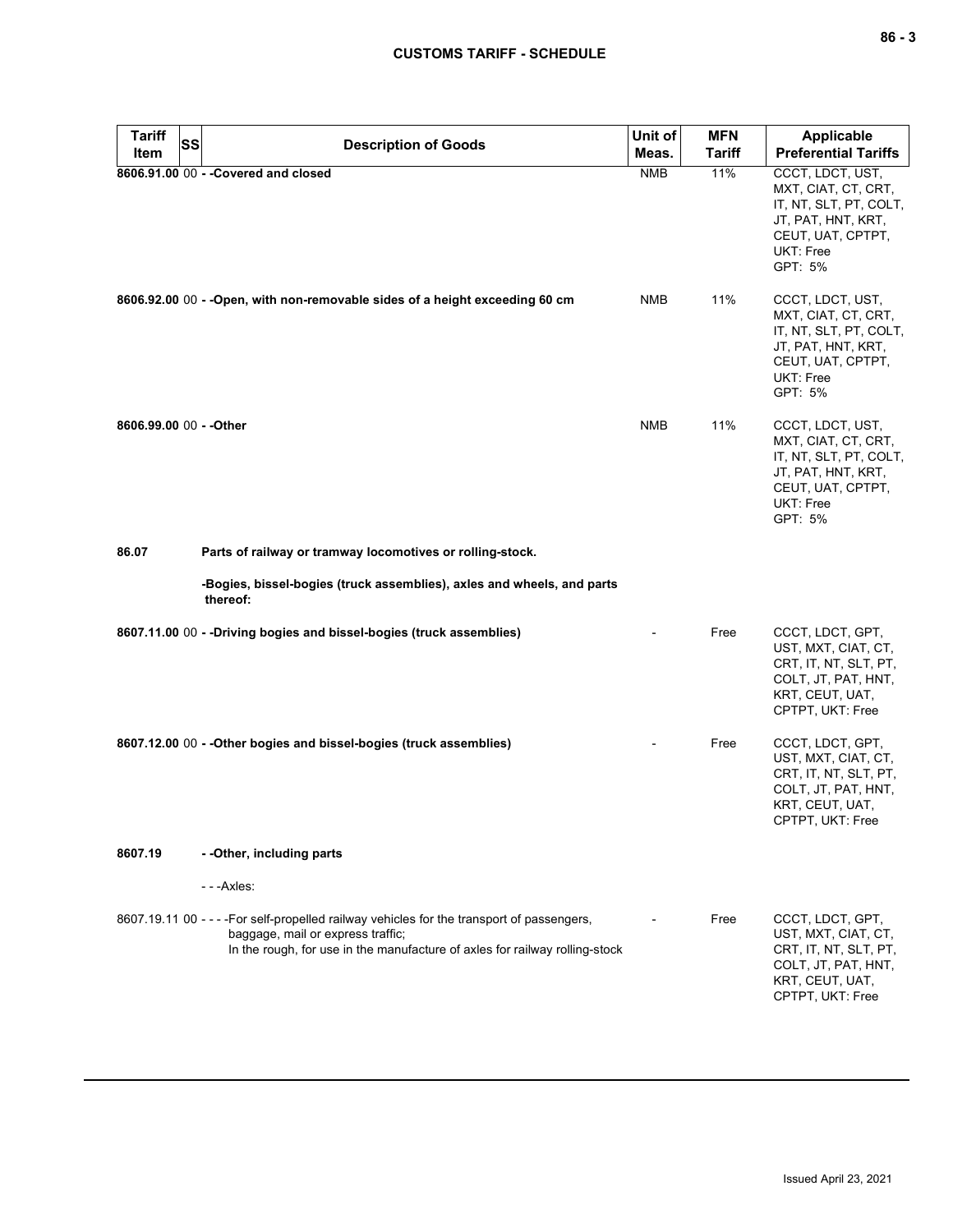| <b>Tariff</b> | <b>SS</b><br><b>Description of Goods</b>                                                                                                                                                                                                                                                                                                                                                                                                        | Unit of    | <b>MFN</b>    | Applicable                                                                                                                                                               |
|---------------|-------------------------------------------------------------------------------------------------------------------------------------------------------------------------------------------------------------------------------------------------------------------------------------------------------------------------------------------------------------------------------------------------------------------------------------------------|------------|---------------|--------------------------------------------------------------------------------------------------------------------------------------------------------------------------|
| Item          |                                                                                                                                                                                                                                                                                                                                                                                                                                                 | Meas.      | <b>Tariff</b> | <b>Preferential Tariffs</b>                                                                                                                                              |
|               | 8607.19.19 00 - - - - Other                                                                                                                                                                                                                                                                                                                                                                                                                     |            | 9.5%          | CCCT, LDCT, UST,<br>MXT, CIAT, CT, CRT,<br>IT, NT, SLT, PT, COLT,<br>JT, PAT, HNT, KRT,<br>CEUT, UAT, CPTPT,<br><b>UKT: Free</b><br><b>AUT: 2%</b><br>NZT: 2%<br>GPT: 5% |
|               | --- Wheels, whether or not fitted with axles:                                                                                                                                                                                                                                                                                                                                                                                                   |            |               |                                                                                                                                                                          |
|               | 8607.19.21 00 - - - - Blanks for use in the manufacture of wheel and axle combinations for<br>railway and tramway (including subway cars) passenger coaches;<br>For self-propelled railway vehicles for the transport of passengers,<br>baggage, mail or express traffic;<br>For use in the repair of tramway vehicles (excluding subway cars) with<br>magnetic track brakes; Forged, for use in the manufacture or production<br>of wheel sets | <b>NMB</b> | Free          | CCCT, LDCT, GPT,<br>UST, MXT, CIAT, CT,<br>CRT, IT, NT, SLT, PT,<br>COLT, JT, PAT, HNT,<br>KRT, CEUT, UAT,<br>CPTPT, UKT: Free                                           |
|               | 8607.19.29 00 - - - - Other                                                                                                                                                                                                                                                                                                                                                                                                                     | <b>NMB</b> | 9.5%          | CCCT, LDCT, UST,<br>MXT, CIAT, CT, CRT,<br>IT, NT, SLT, PT, COLT,<br>JT, PAT, HNT, KRT,<br>CEUT, UAT, CPTPT,<br><b>UKT: Free</b><br><b>AUT: 2%</b><br>NZT: 2%<br>GPT: 5% |
|               | 8607.19.30 00 - - - Parts of axles or wheels                                                                                                                                                                                                                                                                                                                                                                                                    |            | Free          | CCCT, LDCT, GPT,<br>UST, MXT, CIAT, CT,<br>CRT, IT, NT, SLT, PT,<br>COLT, JT, PAT, HNT,<br>KRT, CEUT, UAT,<br>CPTPT, UKT: Free                                           |
|               | 8607.19.40 00 - - - Tires of steel, in the rough, not machined or drilled                                                                                                                                                                                                                                                                                                                                                                       |            | 3.5%          | CCCT, LDCT, GPT,<br>UST, MXT, CIAT, CT,<br>CRT, IT, NT, SLT, PT,<br>COLT, JT, PAT, HNT,<br>KRT, CEUT, UAT,<br>CPTPT, UKT: Free                                           |
| 8607.19.50    | ---Parts of bogies or bissel-bogies (truck assemblies)                                                                                                                                                                                                                                                                                                                                                                                          |            | Free          | CCCT, LDCT, GPT,<br>UST, MXT, CIAT, CT,<br>CRT, IT, NT, SLT, PT,<br>COLT, JT, PAT, HNT,<br>KRT, CEUT, UAT,<br>CPTPT, UKT: Free                                           |
|               | 40 - - - - - For locomotives and other self-propelled rolling stock                                                                                                                                                                                                                                                                                                                                                                             |            |               |                                                                                                                                                                          |
|               | -Brakes and parts thereof:                                                                                                                                                                                                                                                                                                                                                                                                                      |            |               |                                                                                                                                                                          |
| 8607.21       | --Air brakes and parts thereof                                                                                                                                                                                                                                                                                                                                                                                                                  |            |               |                                                                                                                                                                          |

 $\blacksquare$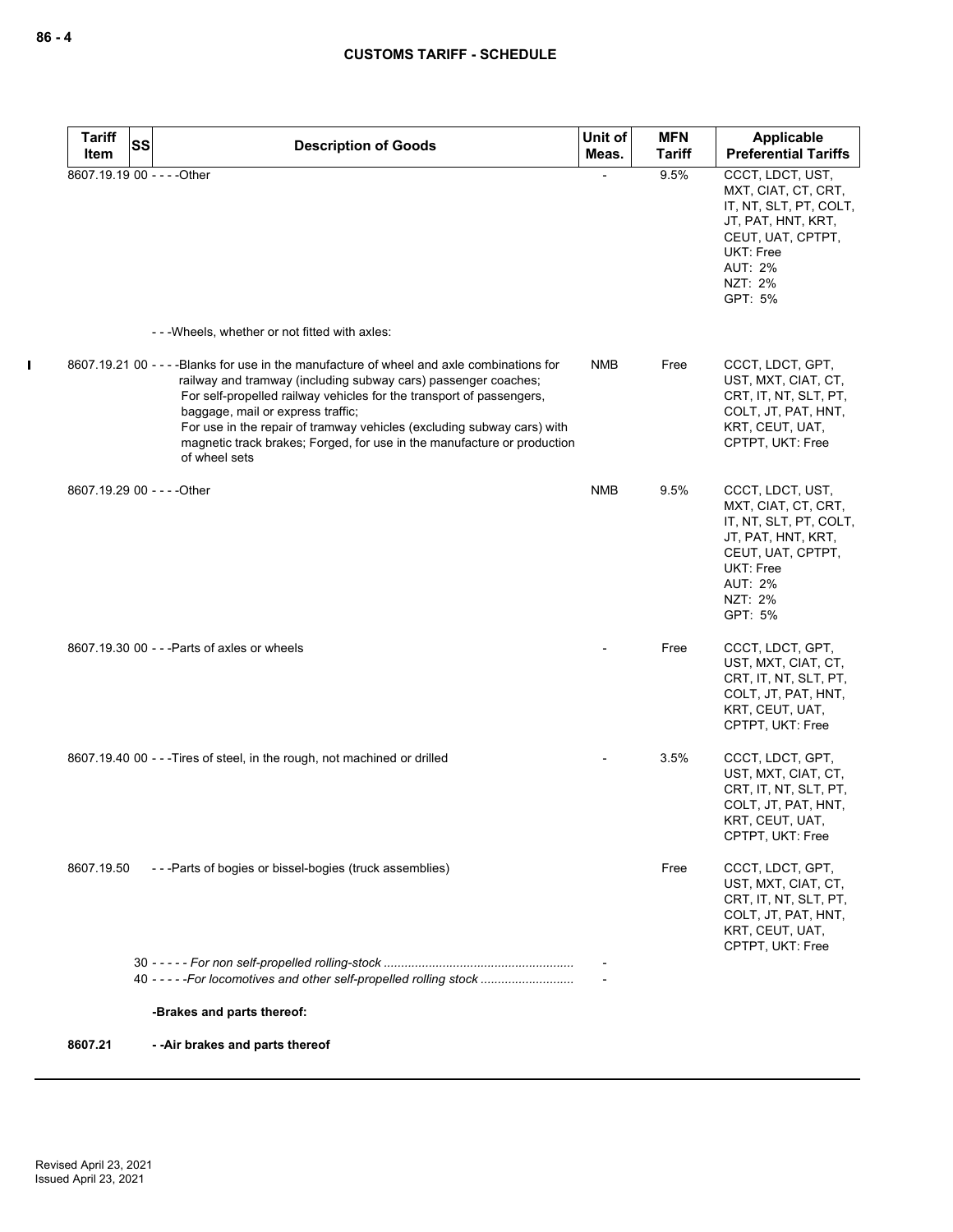| <b>Tariff</b><br>Item     | <b>SS</b> | <b>Description of Goods</b>                                                                                                                                                                                                                                                                                                                  | Unit of<br>Meas. | <b>MFN</b><br><b>Tariff</b> | <b>Applicable</b><br><b>Preferential Tariffs</b>                                                                                     |
|---------------------------|-----------|----------------------------------------------------------------------------------------------------------------------------------------------------------------------------------------------------------------------------------------------------------------------------------------------------------------------------------------------|------------------|-----------------------------|--------------------------------------------------------------------------------------------------------------------------------------|
|                           |           | 8607.21.10 00 - - -For self-propelled railway vehicles for the transport of passengers,<br>baggage, mail or express traffic;<br>Parts for use in the manufacture of brake systems for subway and rapid<br>transit cars                                                                                                                       |                  | Free                        | CCCT, LDCT, GPT,<br>UST, MXT, CIAT, CT,<br>CRT, IT, NT, SLT, PT,<br>COLT, JT, PAT, HNT,<br>KRT, CEUT, UAT,<br>CPTPT, UKT: Free       |
|                           |           | 8607.21.20 00 - - - Brake beams for use in railway vehicles                                                                                                                                                                                                                                                                                  |                  | 10%                         | CCCT, LDCT, GPT,<br>UST, MXT, CIAT, CT,<br>CRT, IT, NT, SLT, PT,<br>COLT, JT, PAT, HNT,<br>KRT, CEUT, UAT,<br>CPTPT, UKT: Free       |
| 8607.21.90                |           | ---Other                                                                                                                                                                                                                                                                                                                                     |                  | 10%                         | CCCT, LDCT, UST,<br>MXT, CIAT, CT, CRT,<br>IT, NT, SLT, PT, COLT,<br>JT, PAT, HNT, KRT,<br>CEUT, UAT, CPTPT,<br>UKT: Free<br>GPT: 5% |
|                           |           |                                                                                                                                                                                                                                                                                                                                              |                  |                             |                                                                                                                                      |
| 8607.29                   |           | - -Other                                                                                                                                                                                                                                                                                                                                     |                  |                             |                                                                                                                                      |
|                           |           | 8607.29.10 00 - - - For self-propelled railway vehicles for the transport of passengers,<br>baggage, mail or express traffic;<br>For use in the repair of tramway vehicles (excluding subway cars) with<br>magnetic track brakes;<br>Parts for use in the manufacture of brake systems for subway and rapid<br>transit cars                  |                  | Free                        | CCCT, LDCT, GPT,<br>UST, MXT, CIAT, CT,<br>CRT, IT, NT, SLT, PT,<br>COLT, JT, PAT, HNT,<br>KRT, CEUT, UAT,<br>CPTPT, UKT: Free       |
| 8607.29.90 00 - - - Other |           |                                                                                                                                                                                                                                                                                                                                              |                  | 10%                         | CCCT, LDCT, UST,<br>MXT, CIAT, CT, CRT,<br>IT, NT, SLT, PT, COLT,<br>JT, PAT, HNT, KRT,<br>CEUT, UAT, CPTPT,<br>UKT: Free<br>GPT: 5% |
| 8607.30                   |           | -Hooks and other coupling devices, buffers, and parts thereof                                                                                                                                                                                                                                                                                |                  |                             |                                                                                                                                      |
|                           |           | 8607.30.10 00 - - - For self-propelled railway vehicles for the transport of passengers,<br>baggage, mail or express traffic;<br>For use in the repair of tramway vehicles (excluding subway cars) with<br>magnetic track brakes;<br>Parts for use in the manufacture of hydraulic cushioning devices (buffers)<br>for railway rolling-stock |                  | Free                        | CCCT, LDCT, GPT,<br>UST, MXT, CIAT, CT,<br>CRT, IT, NT, SLT, PT,<br>COLT, JT, PAT, HNT,<br>KRT, CEUT, UAT,<br>CPTPT, UKT: Free       |
| 8607.30.90 00 - - - Other |           |                                                                                                                                                                                                                                                                                                                                              |                  | 2.5%                        | CCCT, LDCT, GPT,<br>UST, MXT, CIAT, CT,<br>CRT, IT, NT, SLT, PT,<br>COLT, JT, PAT, HNT,<br>KRT, CEUT, UAT,<br>CPTPT, UKT: Free       |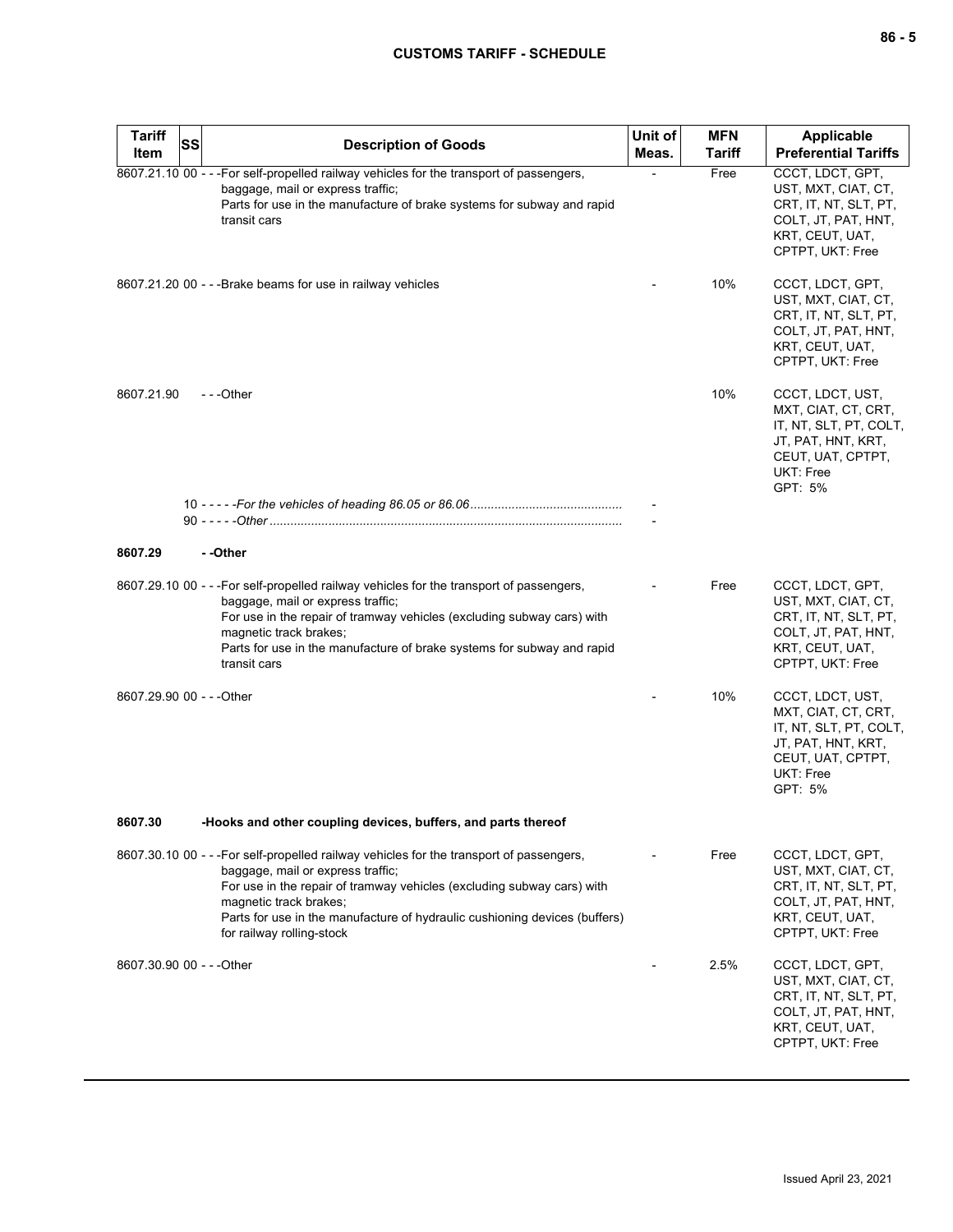| <b>Tariff</b><br>Item | <b>SS</b><br><b>Description of Goods</b>                                                                                                                                                                                                                                         | Unit of<br>Meas. | <b>MFN</b><br>Tariff | <b>Applicable</b><br><b>Preferential Tariffs</b>                                                                               |
|-----------------------|----------------------------------------------------------------------------------------------------------------------------------------------------------------------------------------------------------------------------------------------------------------------------------|------------------|----------------------|--------------------------------------------------------------------------------------------------------------------------------|
|                       | -Other:                                                                                                                                                                                                                                                                          |                  |                      |                                                                                                                                |
|                       | 8607.91.00 00 - - Of locomotives                                                                                                                                                                                                                                                 |                  | Free                 | CCCT, LDCT, GPT,<br>UST, MXT, CIAT, CT,<br>CRT, IT, NT, SLT, PT,<br>COLT, JT, PAT, HNT,<br>KRT, CEUT, UAT,<br>CPTPT, UKT: Free |
| 8607.99               | - -Other                                                                                                                                                                                                                                                                         |                  |                      |                                                                                                                                |
|                       | ---Of self-propelled rolling-stock:                                                                                                                                                                                                                                              |                  |                      |                                                                                                                                |
| 8607.99.11            | ----For use in the repair of tramway vehicles (excluding subway cars) with<br>magnetic track brakes;<br>Of the vehicles of heading 86.04;<br>Of railway vehicles for the transport of passengers, baggage, mail or<br>express traffic                                            |                  | Free                 | CCCT, LDCT, GPT,<br>UST, MXT, CIAT, CT,<br>CRT, IT, NT, SLT, PT,<br>COLT, JT, PAT, HNT,<br>KRT, CEUT, UAT,<br>CPTPT, UKT: Free |
|                       | 30 - - - - - Of railway or tramway maintenance or service vehicles                                                                                                                                                                                                               |                  |                      |                                                                                                                                |
|                       | 8607.99.19 00 - - - - Other                                                                                                                                                                                                                                                      |                  | 8.5%                 | CCCT, LDCT, GPT,<br>UST, MXT, CIAT, CT,<br>CRT, IT, NT, SLT, PT,<br>COLT, JT, PAT, HNT,<br>KRT, CEUT, UAT,<br>CPTPT, UKT: Free |
|                       | 8607.99.20 00 - - - Of non self-propelled rolling-stock                                                                                                                                                                                                                          |                  | 11%                  | CCCT, LDCT, GPT,<br>UST, MXT, CIAT, CT,<br>CRT, IT, NT, SLT, PT,<br>COLT, JT, PAT, HNT,<br>KRT, CEUT, UAT,<br>CPTPT, UKT: Free |
| 8608.00               | Railway or tramway track fixtures and fittings; mechanical (including<br>electro-mechanical) signalling, safety or traffic control equipment for<br>railways, tramways, roads, inland waterways, parking facilities, port<br>installations or airfields; parts of the foregoing. |                  |                      |                                                                                                                                |
|                       | 8608.00.10 00 - - - Fixed and sliding railway bumping posts and friction buffer stops;<br>Signalling equipment for railways and parts thereof                                                                                                                                    |                  | Free                 | CCCT, LDCT, GPT,<br>UST, MXT, CIAT, CT,<br>CRT, IT, NT, SLT, PT,<br>COLT, JT, PAT, HNT,<br>KRT, CEUT, UAT,<br>CPTPT, UKT: Free |
|                       | 8608.00.90 00 - - - Other                                                                                                                                                                                                                                                        |                  | 6.5%                 | CCCT, LDCT, GPT,<br>UST, MXT, CIAT, CT,<br>CRT, IT, NT, SLT, PT,<br>COLT, JT, PAT, HNT,<br>KRT, CEUT, UAT,<br>CPTPT, UKT: Free |
| 8609.00               | Containers (including containers for the transport of fluids) specially<br>designed and equipped for carriage by one or more modes of transport.                                                                                                                                 |                  |                      |                                                                                                                                |